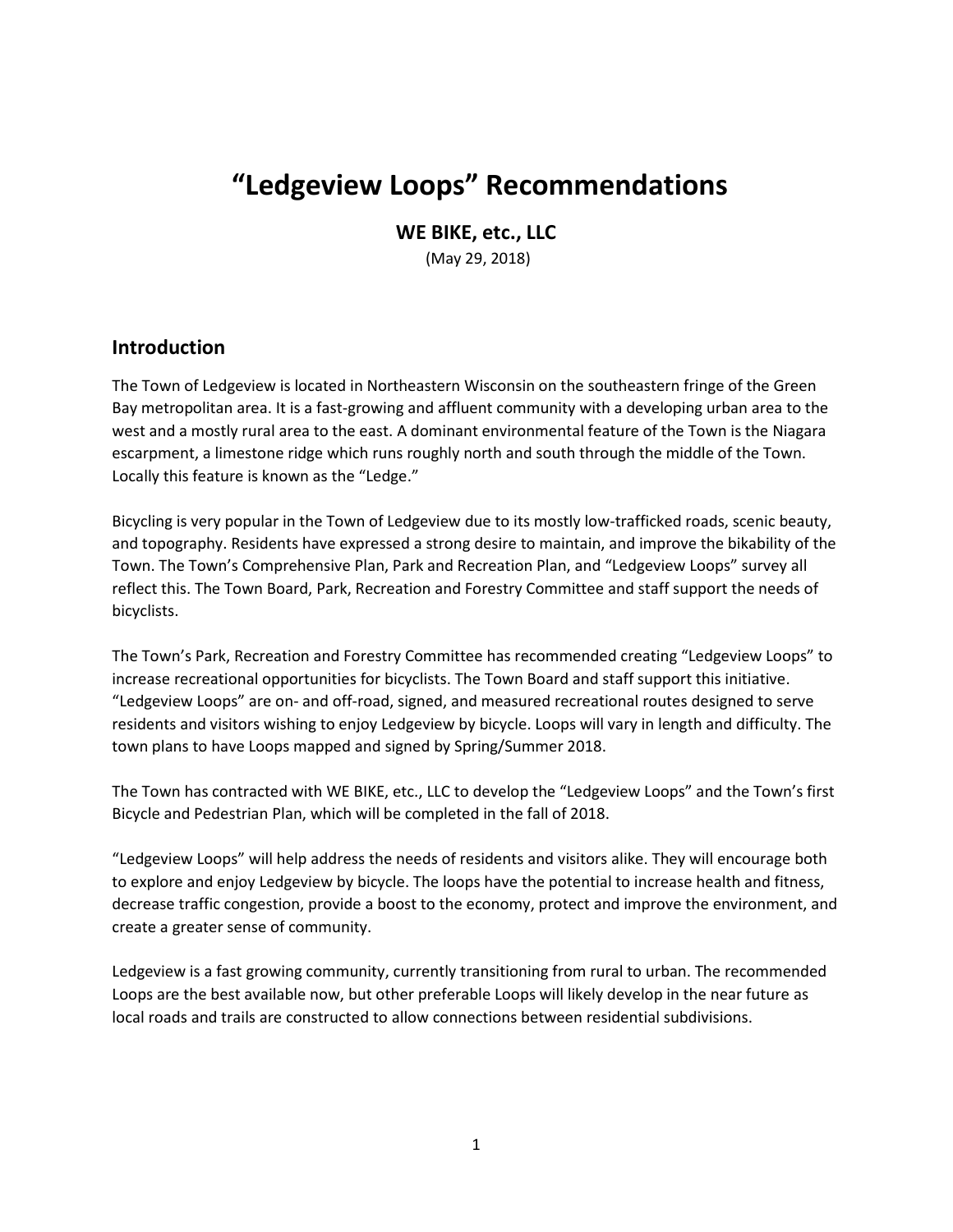# **"Ledgeview Loops" Survey**

A "Ledgeview Loops" Survey Monkey was developed by the Consultant and staff to gather detailed information about area bicyclists, potential bicyclists, and information related to possible loops. (See Appendix A, Ledgeview Loops Survey Results - Partial Summary) The twenty-seven question survey was broadly distributed through traditional and social media from January 3-23, 2018. Town staff and appropriate committee members were also surveyed. There were 503 responses to the survey, which greatly exceeded the expectations of the Consultant and staff.

## **Survey results**

-71% of respondents were residents

-82% were bicyclists

-82% consider themselves to be intermediate or advanced cyclists

-Over 80% of respondents bicycle in Ledgeview for recreation (85%) and/or fitness (81%)

- They bicycle in Town because of low traffic volumes, scenery, and the hills
- They struggle with traffic, feeling unsafe, and wanting bicycle facilities (bicycle lanes, paths, etc.)
- County Roads G, GV, V, and X are currently the most heavily used roads for bicycling in the Town. -Bicyclists are concerned that these roads have heavy traffic, are unsafe, and lack bicycle facilities

-Non-bicyclists are concerned about traffic and safety issues as well

-Those that do not bicycle:

-Don't ride because of a lack of facilities/safety (45%), or they have no interest (10%)

-For them to bicycle, they will need better facilities (bike lanes/paths, etc.) (74%)

-If they did bicycle, they would want connections to parks and trails (32%), other neighborhoods (22%)

-The majority of bicyclists (42%) and non-bicyclists (31%) would like loops that accommodate at least intermediate bicycling ability. Non-bicyclists also would like family level loops (43%)

## **Additional input**

In addition to conducting the "Ledgeview Loops" survey, Consultants met with Park, Recreation, and Forestry Committee members and Town staff several times to gain their insights and input into the proposed loops. The Consultants also drove the community several times to evaluate possible loops.

# **Loop Considerations**

A number of factors were taken into consideration when evaluating potential bicycle loops.

## **Bicyclist skill level**

An intermediate skill level was chosen as the goal of the proposed loops based on survey results, Committee and staff input, and existing conditions. The Town's trail and roadway system does not currently support a beginner bicyclist skill level due to a lack of trails, minimal residential street connectivity, and few on-road bicycle facilities (e.g. bicycle lanes), particularly on narrow, high-speed County Roads.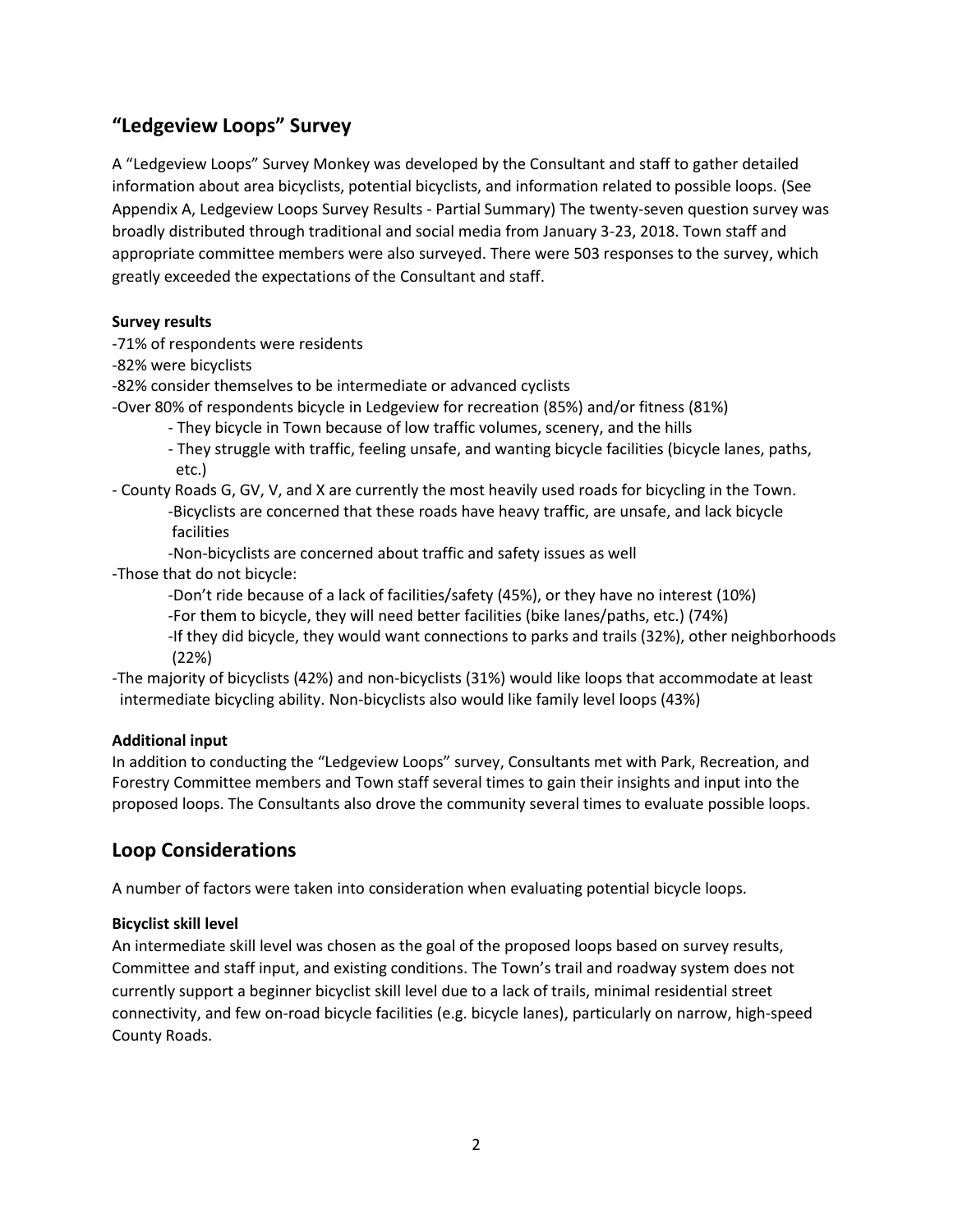#### **Origins and Destinations**

Where do Ledgeview bicyclists want to go? Survey results showed a strong desire to access parks, residential, and commercial areas. Consultants took into account both current and planned parks, residential, and commercial areas. (See Appendix B)

#### **Bicycle Crash History**

The Town does not currently have a significantly demonstrable bicycle safety problem. A review of Wisconsin Department of Transportation motor vehicle crash data was conducted for Town roads for the years 2012-2016. The data shows there were two bicycle crashes reported with motor vehicles during that time. One crash occurred in October 2013 and the other in September 2016. Both crashes took place at the intersection of Dickenson Road (CTH G) and Red Bird Circle and involved juvenile male bicyclists. In both cases the bicyclist was riding on the sidewalk against the flow of traffic in the adjacent roadway. Both bicyclists suffered minor injuries.

However, despite a lack of supporting crash data, survey respondents still reported feeling unsafe on some roads within the Town, particularly narrow, high-speed County Roads such as G, V, and X.

#### **Roadway Bicycle Compatibility**

The three main factors affecting the bicycle compatibility of a roadway segment are **curb lane width**, **Average Daily Traffic** and **speed**. In order for a motor vehicle (truck) and a bicycle to legally (346.075) share a traffic lane, the lane (including paved shoulder) must be at least 15.5 feet wide (truck 8.5', Min. passing Dist. 3', bicycle 2.5', curb and gutter 1.5'). As traffic volumes increase, bicycle comfort and safety levels decrease. Minimal increases in motor vehicle speeds dramatically decrease bicyclist (pedestrian) safety.



As motor vehicle speeds increase, the risk of serious injury or fatality for a pedestrian also increases <mark>(AARP Impact Speed and a</mark><br><mark>Pedestrian's Risk of Severe Injury or Death 2011, p. 1)</mark>. Also, motorist visual field and

[\(https://www.fhwa.dot.gov/environment/bicycle\\_pedestrian/publications/multimodal\\_networks/fhwah](https://www.fhwa.dot.gov/environment/bicycle_pedestrian/publications/multimodal_networks/fhwahep16055.pdf) [ep16055.pdf\)](https://www.fhwa.dot.gov/environment/bicycle_pedestrian/publications/multimodal_networks/fhwahep16055.pdf) (2018)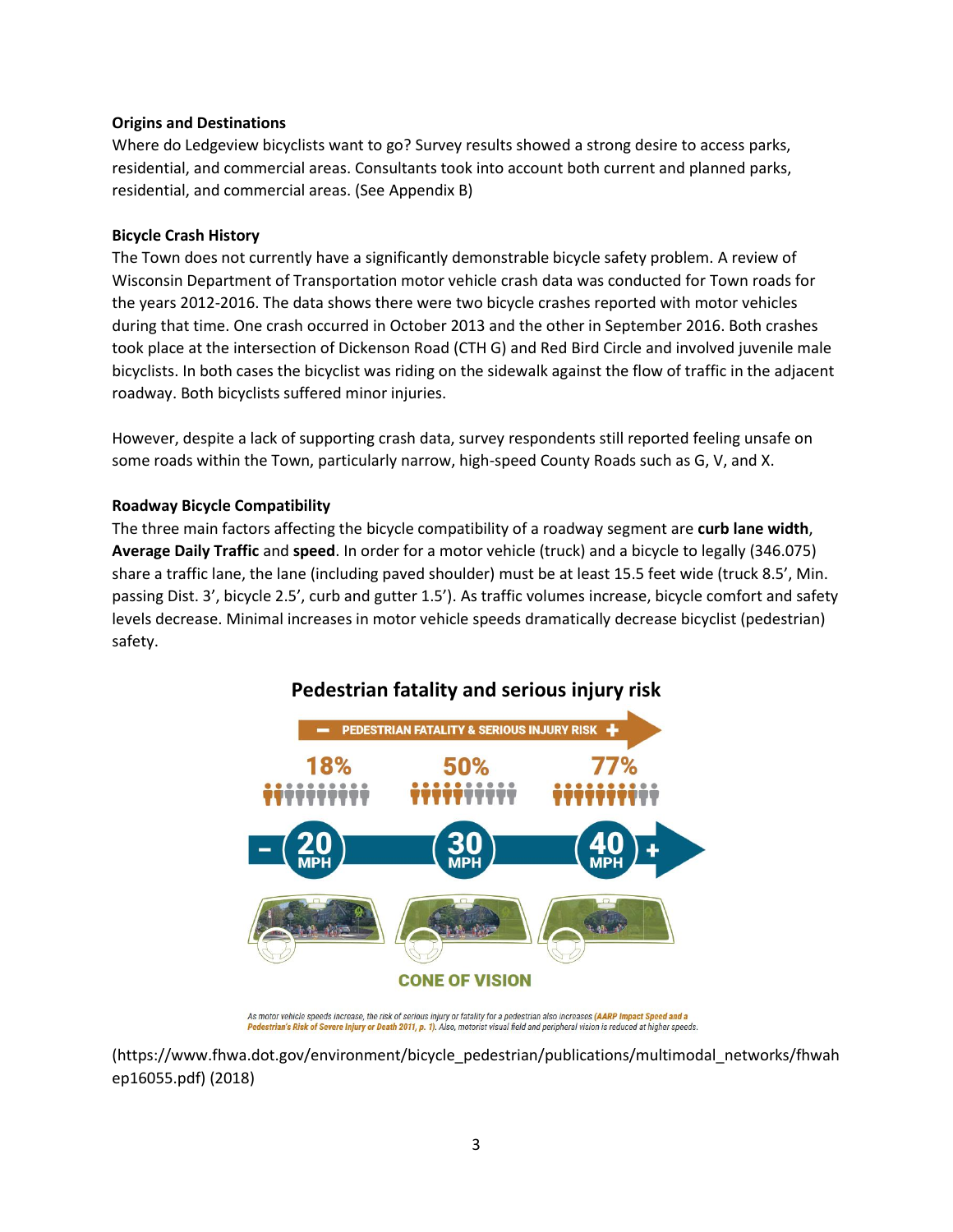#### **Additional considerations**

All of the considerations for "Ledgeview Loops," and more, will be explored in greater depth using the "3Es" approach (engineering, education, and enforcement) in the upcoming Ledgeview Bicycle and Pedestrian Plan.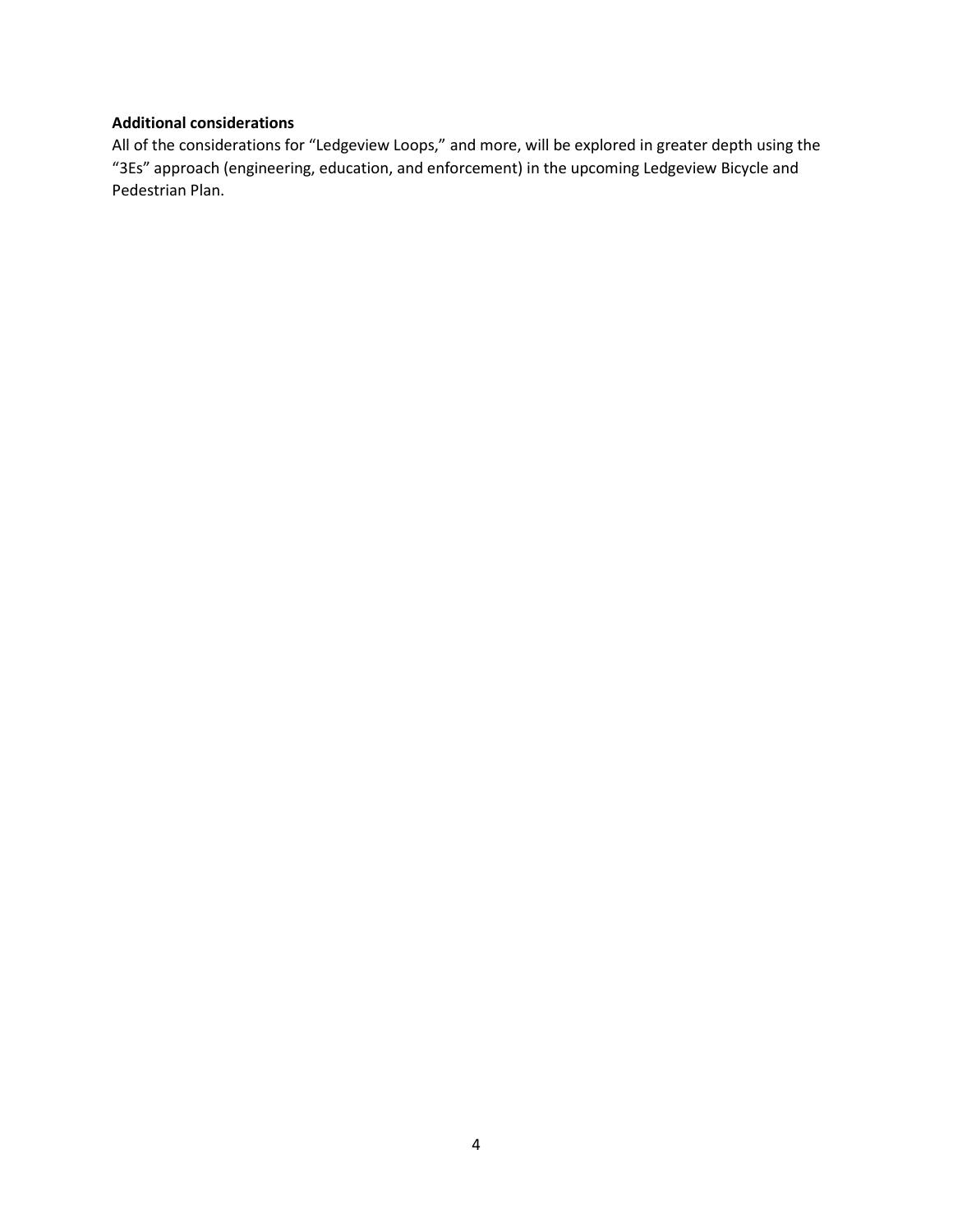# **Loop Recommendations** (see maps at end of document)

#### **Loop Name: Ledgeview Park Loop**

Location: Creamery Road, County Road X, Swan Road, and Country Road G

Distance: 3.8 miles

Skill level: Intermediate

Elevation Change: 40'

Characteristics: The Ledgeview Park Loop is relatively flat and travels along rural and urban residential streets, improved and unimproved county roads. Bicycle lanes, narrow paved shoulders, wide travel lanes and gravel shoulders are all experienced on this loop. The loop provides access to Ledgeview Park and the trails within, the East River Trail and two schools. Ledgeview Park is a natural starting point providing parking, restrooms, and water. Optional loop additions include Ledgeview Road and County Road GV.

Areas of concern: County Road X is narrow with a minimal paved shoulder and 45 mph speed limit. Traffic volumes can be high at certain times of the day.

Future Opportunities: When County Road X is improved appropriate bicycle accommodations should be included.

#### **Loop Name: Rollercoaster Loop**

Location: County Road GV, Oak Ridge Circle, County Road G, Scray Hill Road, Whisper Lane

Distance: 7.4 miles

Skill level: Intermediate/advanced

Elevation Change: 412'

Characteristics: The Rollercoaster Loop features some major climbs and descents while traveling through quiet residential subdivisions, and along collector streets, improved and unimproved County Roads. Bicycle lanes, narrow paved shoulders, wide travel lanes and gravel shoulders are all experienced on this loop. This loop provides access to Scray Hill Park, Town Hall, Ledgeview Golf Course and the future Monroe Road Neighborhood Center District. Scray Hill Park is a natural starting point. Loop additions are endless.

Areas of concern: County Road G is narrow with a limited paved shoulder and 45 mph speed limit. There are no paved shoulders on Scray Hill Road east of Scray Hill Park and the speed limit increases to 45 mph.

Future Opportunities: The addition of a pathway from Oak Ridge Court to Scray Hill Road will allow bicycle and pedestrian access to Scray Hill Road, eliminating the need to travel on a portion of Country Road G. When County Road G and Scray Hill Road are improved, appropriate bicycle accommodations should be included.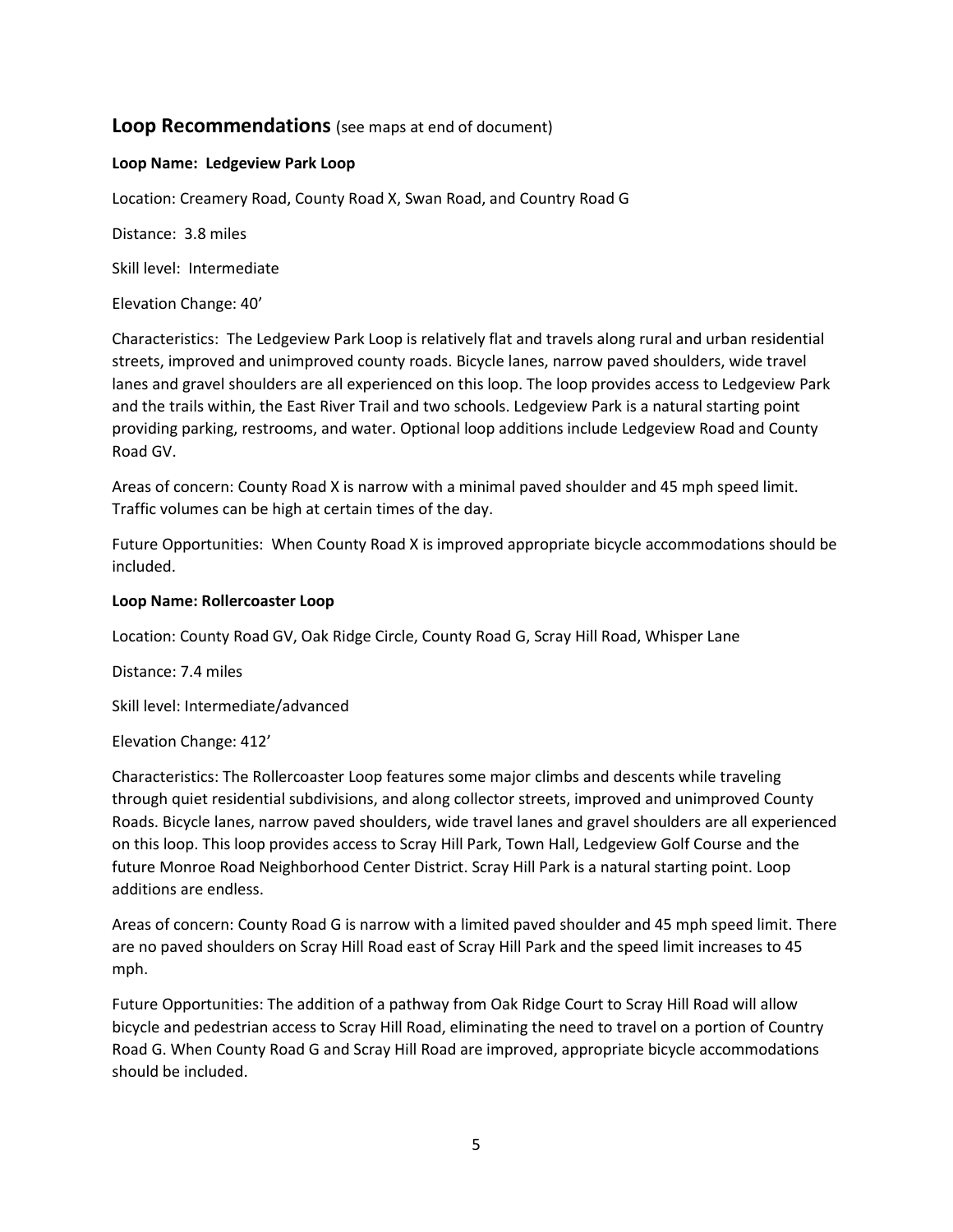#### **Loop Name: Money Maker Loop**

Location: County Road G, Whisper Lane, Scray Hill Road, County Road V, Maple Ridge Drive, Euro Lane, Half Crown Run, Dollar Road, Dollar Lane

Distance: 5.6 miles

Skill level: Intermediate/advanced

Elevation Change: 213'

Characteristics: The Money Maker Loop is relatively flat with some minor climbs and downhills while traveling through quiet residential subdivisions, and along collector streets and unimproved county roads. Narrow paved shoulders, wide travel lanes and gravel shoulders are all experienced on this loop. The loop provides access to Town Hall, and residential subdivisions. The future Dollar Park is a natural starting point. An alternate route is Meadow Sound Drive to the new path connecting to Euro Lane.

Areas of concern: County Road G is narrow with a limited paved shoulder and 45 mph speed limit. There are no paved shoulders and a 45 mph speed limit on Scray Hill Road and Country Road V.

Future Opportunities: When County Road G, Scray Hill Road and County Road V are improved, appropriate bicycle accommodations should be included. The planned connection from Dollar Road to Dallas Lane will allow for loop extension to the west on residential streets and keep users off County Road G. The planned road connections on Dollar Road, Copper Lane and Silver Lane will allow for loop extension to the east on residential streets and require users to only cross County Road V and not travel along it.

#### **Loop Name: Dairy Aire Loop**

Location: County Road MM, Elmwood Road, Shadow Lane, County Road R, Stagecoach Road, Pine Grove Road, County Road G

Distance: 8.6 miles

Skill level: Intermediate/advanced

Elevation Change: 110'

Characteristics: The Dairy Aire Loop is relatively flat traveling along quiet rural county and town roads. Narrow paved shoulders and gravel shoulders are experienced on this loop. This loop provides access to Fanferek's Glen County Park and several future parks to the east. This is a nice rural loop with endless loop additions.

Areas of concern: County Road G and MM are narrow with limited paved shoulder and 45 mph speed limits. County Road R has paved shoulders but rumble strips are located on the shoulder making them difficult to bicycle.

Future Opportunities: When County Road MM and County Road G are improved, appropriate bicycle accommodations should be included. When Pine Grove Road is improved, appropriate bicycle accommodations should be included. County Road R should include larger shoulder and breaks in the existing rumble strip to accommodate bicyclists.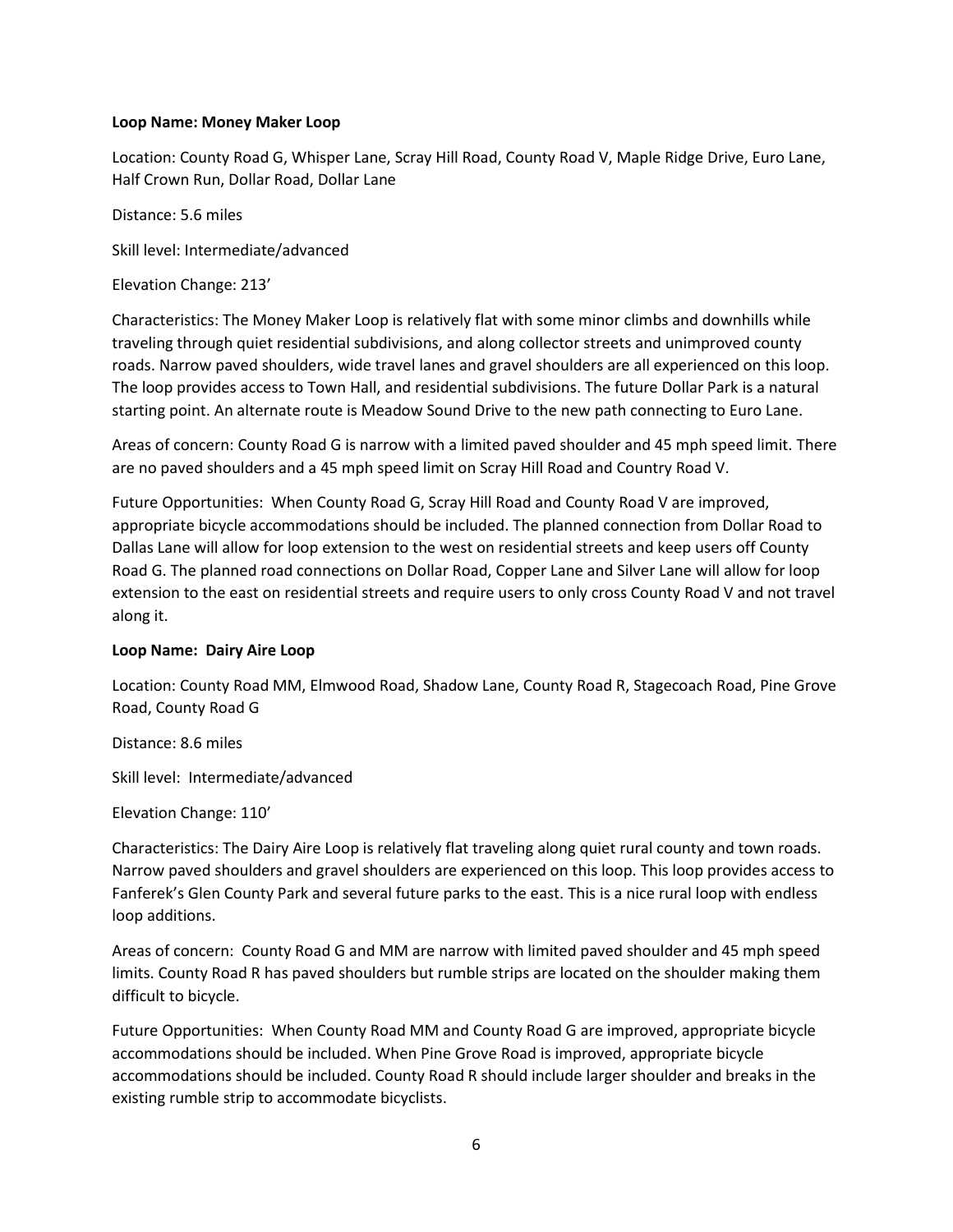# **Appendix A**

# **Ledgeview Loops Survey Results Partial Summary**

Compiled by: WE BIKE, etc., LLC (February 22, 2018)

- **1) General Results:** 
	- **a. Number of respondents: 503**
	- **b. Resident of Ledgeview:** 71%
	- **c. Do you currently bicycle in Ledgeview? Yes** 82% **No** 18% (499 of 503)
	- **d. Sex of respondents: Male** 53% **Female** 47%
	- **e. Age of respondents** (334 of 503 possible respondents)

| Less than 20<br>i. | $0\%$ (2) |           |
|--------------------|-----------|-----------|
| $20 - 29$          | $3\%$ (8) |           |
| 30-39              | 27% (90)  |           |
| 40-49              |           | 39% (130) |
| 50-59              | 20% (67)  |           |
| 60-69              |           | 10% (33)  |
| 70 plus            | $1\%$ (4) |           |

- **f. Do you have children? Yes** 85% **No** 15%(331 of 503)
- g. **Do you bicycle with your children? Yes** 66% **No** 34% (332 of 503)
- 2) **Bicycle Experience Results** (for bicyclists):
	- **a. What level of bicyclists do you consider yourself?** (282 of 503)
		- **i. Beginner -** rider who prefers to stick to the bike path or trail **- 18%**
		- **ii.** Intermediate rider who is not really comfortable riding in most traffic situations – **36%**
		- **iii. Advanced -** confident rider who is comfortable riding in most traffic situations – **46%**
	- b. **Why do you bicycle in Ledgeview**? (284 of 503) (could select more than one answer)
		- i. **Recreation –** 243
		- **ii. Transportation –** 61
		- **iii. Fitness –** 232
		- **iv. Other –** 17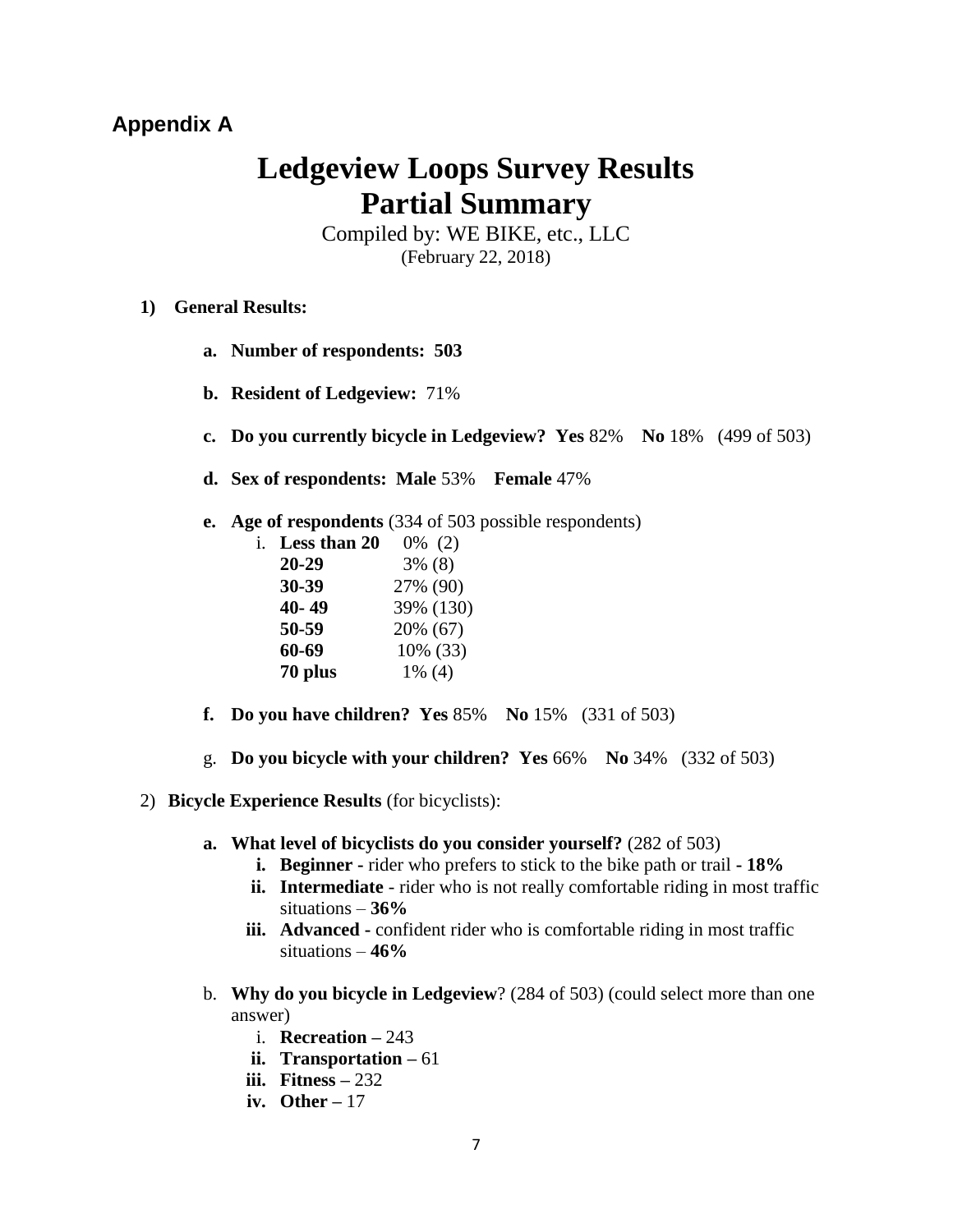- **c. What level of Loop would you use?** (285 of 503)
	- i. **Beginner** -14%
	- ii. **Intermediate**  42%
	- iii. **Advanced** 25%
	- iv. **Family** 19%
- d. **What roads do you typically ride on in Ledgeview?** (top ten responses) (279

of 503) (could give multiple answers)

- i. **County Highway G** 141
- ii. **County Highway GV** 84
- iii. **County Highway V** 68
- iv. **County Highway X** 67
- v. **Scray Hill Road** 57
- vi. **Ledgeview Road** 53
- vii. **Dollar Road** 41
- viii. **Sportsman Drive** 39
- ix. **Creamery Road** 38
- x. **Oak Ridge Circle** 34
- **e. What is good about these roads?** (top four responses by category) (267of 503)
	- **i. Low traffic volumes/low speed –** 66
	- **ii. Hills/scenery -** 47
	- **iii. Nothing or unsafe -** 36
	- iv. **Road condition, smooth etc. –** 22
- f. **What is difficult about these roads?** (top two responses by category) (276 of 503)
	- **i. Traffic/unsafe -** 111
	- ii. Lack of bicycle facilities (bike lanes/paths,  $etc.$ )  $-83$
- 3) **Bicycle Experience Results** (for non-bicyclists):
	- a. **Why do you not bicycle in Ledgeview?** (top three responses by category) (55 of 503)
		- i. **Lack of facilities/safety** 25
		- ii. **No interest or bicycle** 14
		- iii. **Traffic issues** 5
	- b. **What would it take to get you to bicycle in Ledgeview?** (top response in category) (53 of 503)
		- i. **Better Facilities** 39
	- **c. If you would bicycle in Ledgeview, where would you come from and bicycle to on your ride?** (top three responses by category) (50 of 503)
		- i. **Parks or Trails** 16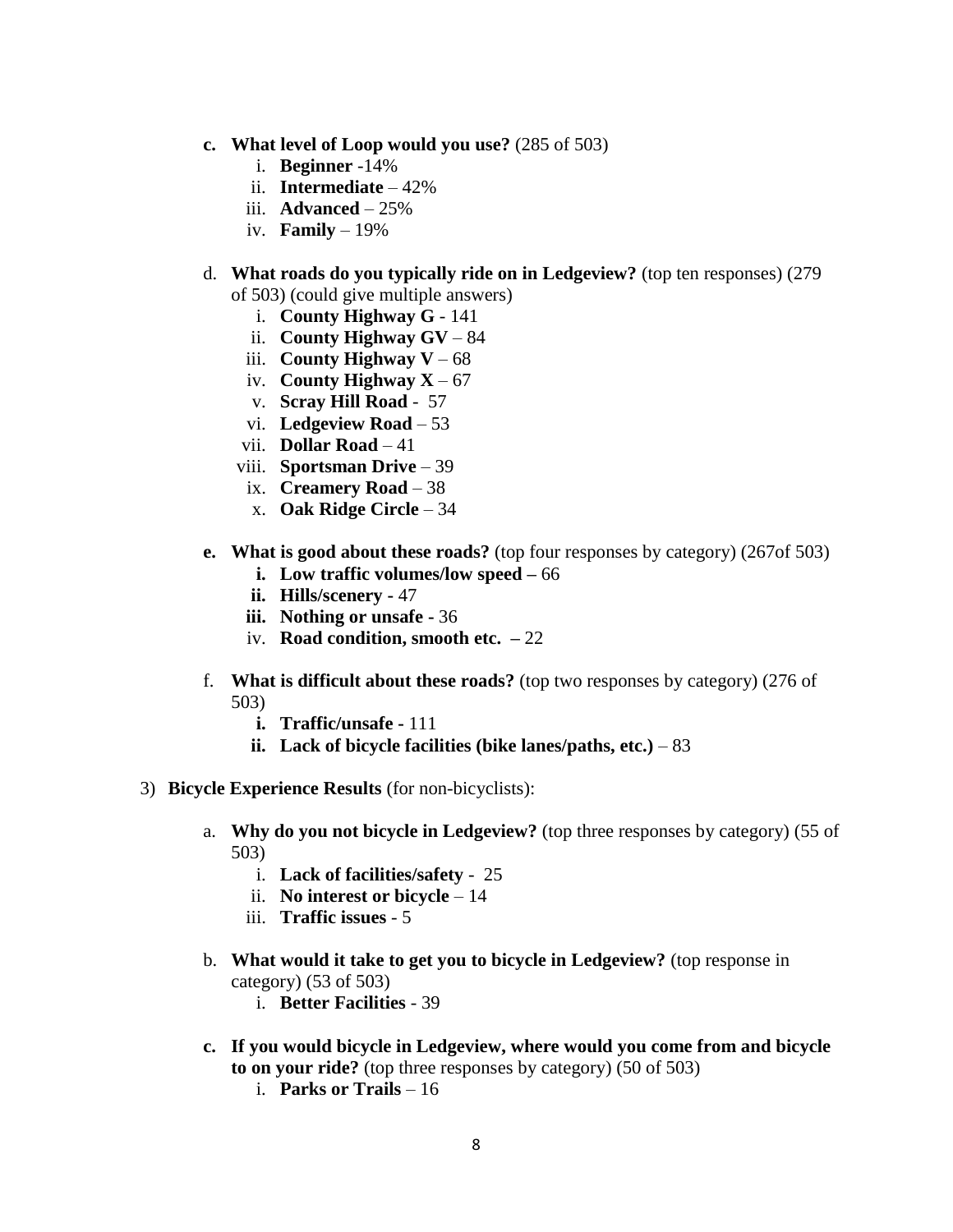- ii. **Friends or other neighborhoods -** 11
- iii. **Commercial Areas** 5
- **d. What level of Loop would you use? –** (51 of 503)
	- i. **Beginner** -22%
	- ii. **Intermediate** 31%
	- iii. **Advanced** 4%
	- iv. **Family**  43%
- e. **What do you feel is the major benefit to a Bicycle Loop system?** (top three responses by category) (48 of 503)
	- i. **Exercise, health, connections** 19
	- ii. **Safety**  13
	- iii. **Economic benefit to community and businesses** 5
- f. **In what areas of community would you like to see Loops placed?** (top three responses by category) (44 of 503)
	- i. **County Roads** –13
	- ii. **West side of town** 6
	- iii. **Dollar Lane/ Dollar Road area** –5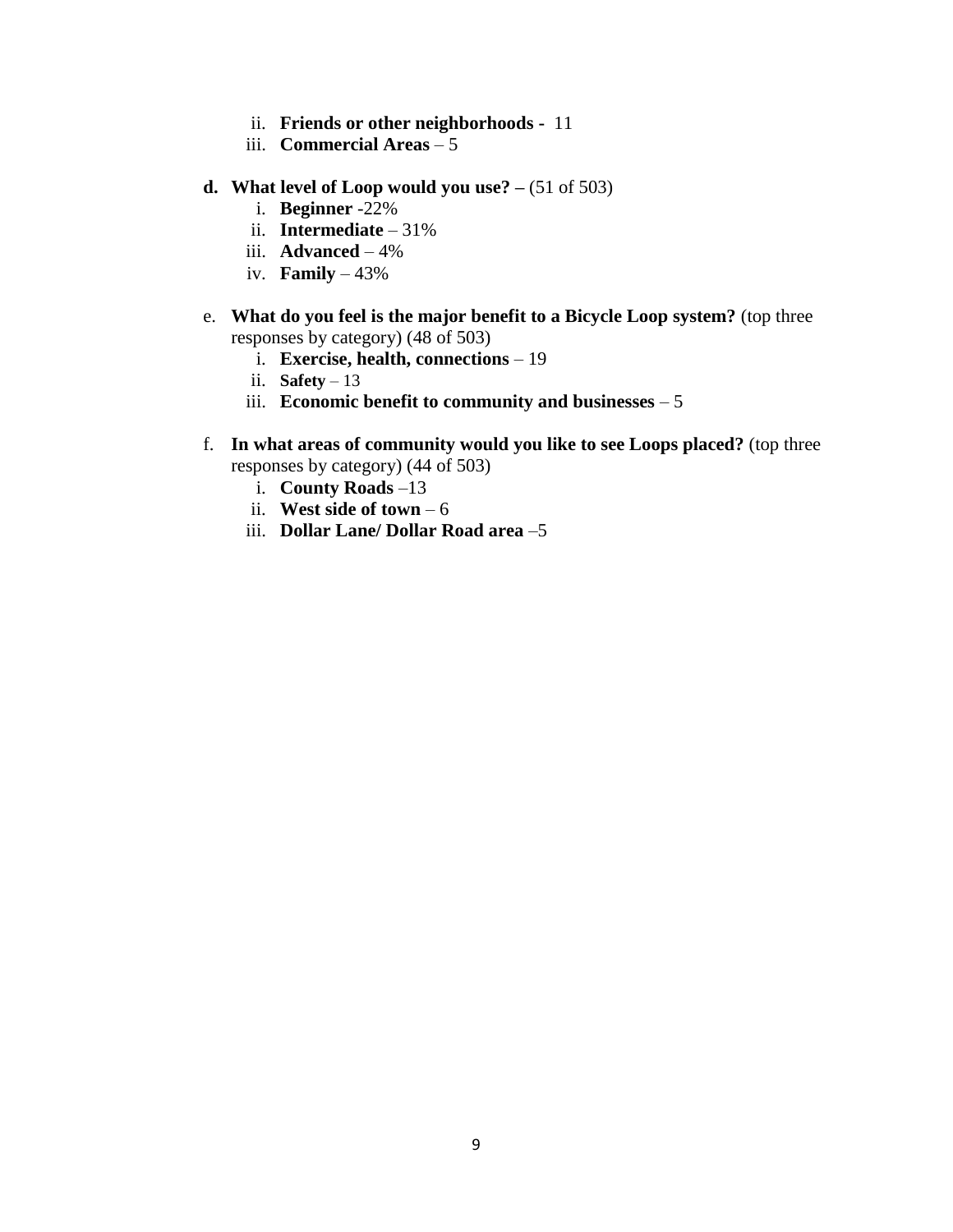# **Appendix B**

# **Town of Ledgeview Bicycle Loops Plan**

# Current and Future **Origins and Destinations**

(February 22, 2018)

# **Current Origins** (Residential neighborhoods)

Euro Lane (Meadow Ridge Lane Subdivision) Copper Lane (Eagle Bluff Estates) Winding Waters Way Oak Ridge Circle Angles Path Dollar Lane (The Crossing at Dollar Creek)

# **Current Destinations**

### **Parks**

Ledgeview Scray Hill De Pere Middle School Heritage Elementary School Fonferek's Glen

# **Schools**

De Pere Middle Heritage Elementary

# **Trails**

Fox River State Recreation Trail East River

# **Municipal Facilities**

Town Hall

# **Commercial Areas**

County Roads GV and G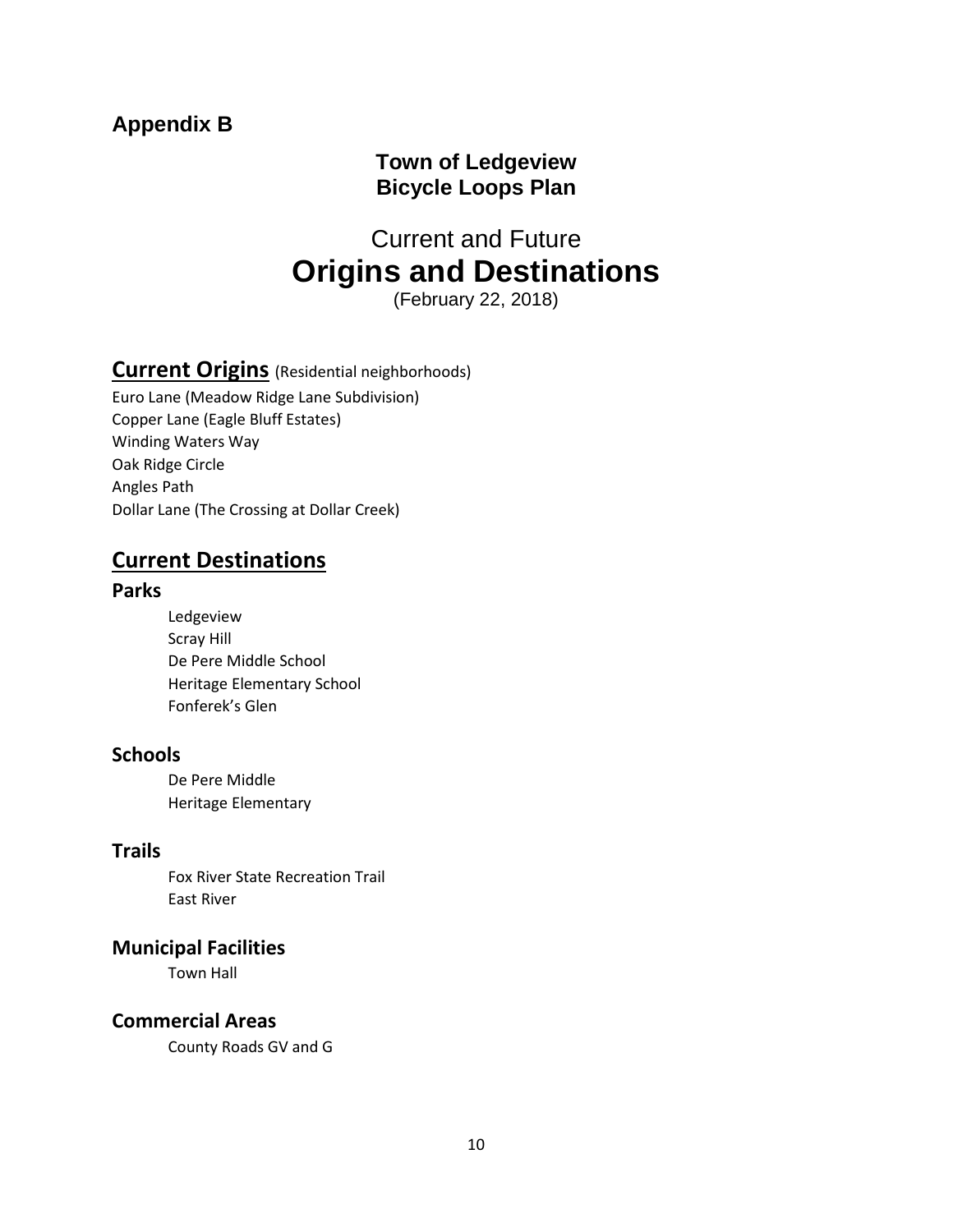# **Future Origins** (Residential neighborhoods)

Monroe Road Neighborhood Center District Cottonwood Lane

# **Future Destinations**

### **Parks**

#### **Neighborhood**

Dollar Park (short term) Van Straten Family Park (short term) Landfill site (Brown Co.) (Long term) Viking Lane & Swan (Long term) Oakridge Circle and west of Scenic Way (Unity Hospice) (Long term) Glenmore Rd. south of Main St. (US 141) (Long term) East of Glenmore Rd. and North of Dutchman Rd. (Long term) East end of Silver Lane (Long term) **Community**  West of Elm View Rd. or south of Dutchman Rd. (CR MM) (Long term) East of Main St. (CR. R), West of Trestle Rd. and South of Kewaunee Rd. (STH 29) (Long term)

# **Schools**

None

## **Trails**

#### **High priority**

Euro Lane to Meadow Sound (Date?) Stone Silo Circle to Trumpeter Trail (Date?) Ledgeview Rd. connection from Creamery Rd. to Winding Waters Rd. (Date?) **Other**

# **Municipal Facilities**

None

## **Commercial Areas**

Monroe Road Neighborhood Center District